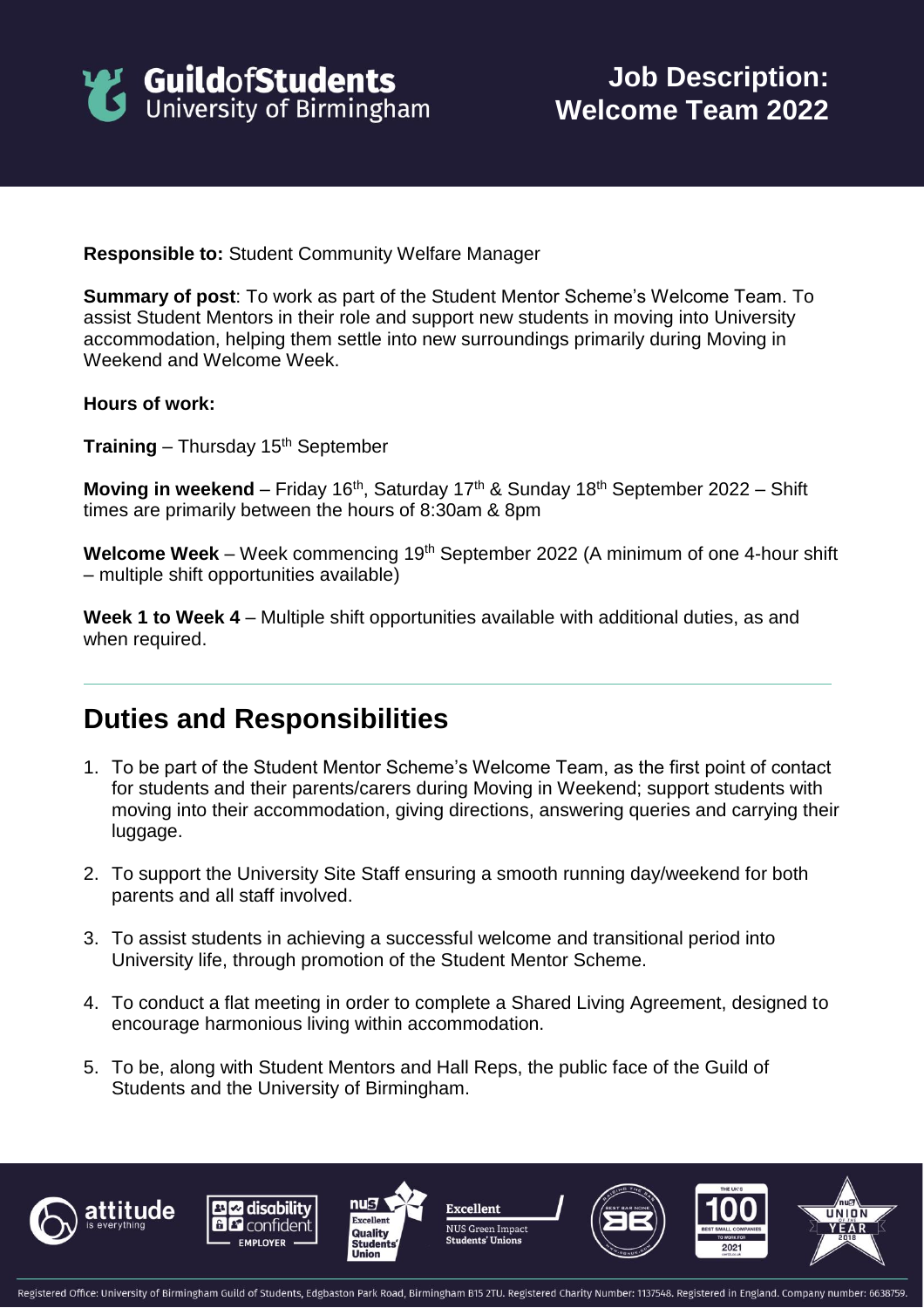

- 6. To observe Guild health & safety procedures, working safely at all times and reporting any potential hazards, faults or problems to the appropriate people.
- 7. To wear your t-shirt and name badge visibly at all times while working, and only when working.
- 8. To attend and complete the training, necessary to carry out the role.

## *Applicants will be able to choose if they would be available for, and willing to work on any additional duties which may occur after Welcome Week. These are outlined below.*

- 9. To carry out other duties which naturally fall within the reasonable expectations of the role. These **may** include;
	- 1. Supporting the Student Mentor Scheme with the delivery of events.
	- 2. Supporting the Community Warden Scheme with the delivery of events and activities.
	- 3. Supporting the Hall Rep Team with the delivery of events.
	- 4. Delivering campaigns and information to University accommodation.
	- 5. Supporting Student Mentors through continuous promotion of and sign posting to the Student Mentor Scheme.

## **Person Specification:** Welcome Team

You must be able to demonstrate in your application that you have;

|                                                                                                           | <b>Essential Desirable</b> |
|-----------------------------------------------------------------------------------------------------------|----------------------------|
| <b>KNOWLEDGE AND EXPERIENCE</b>                                                                           |                            |
| Demonstrate a strong customer service focus with an awareness<br>of your impact on the student experience |                            |
| Experience of working independently and using own initiative                                              |                            |
| <b>SKILLS AND ABILITIES</b>                                                                               |                            |
| Excellent listening and communication skills and ability to initiate<br>contact with other students       |                            |







**Excellent** NUS Green Impac **Students' Unions**